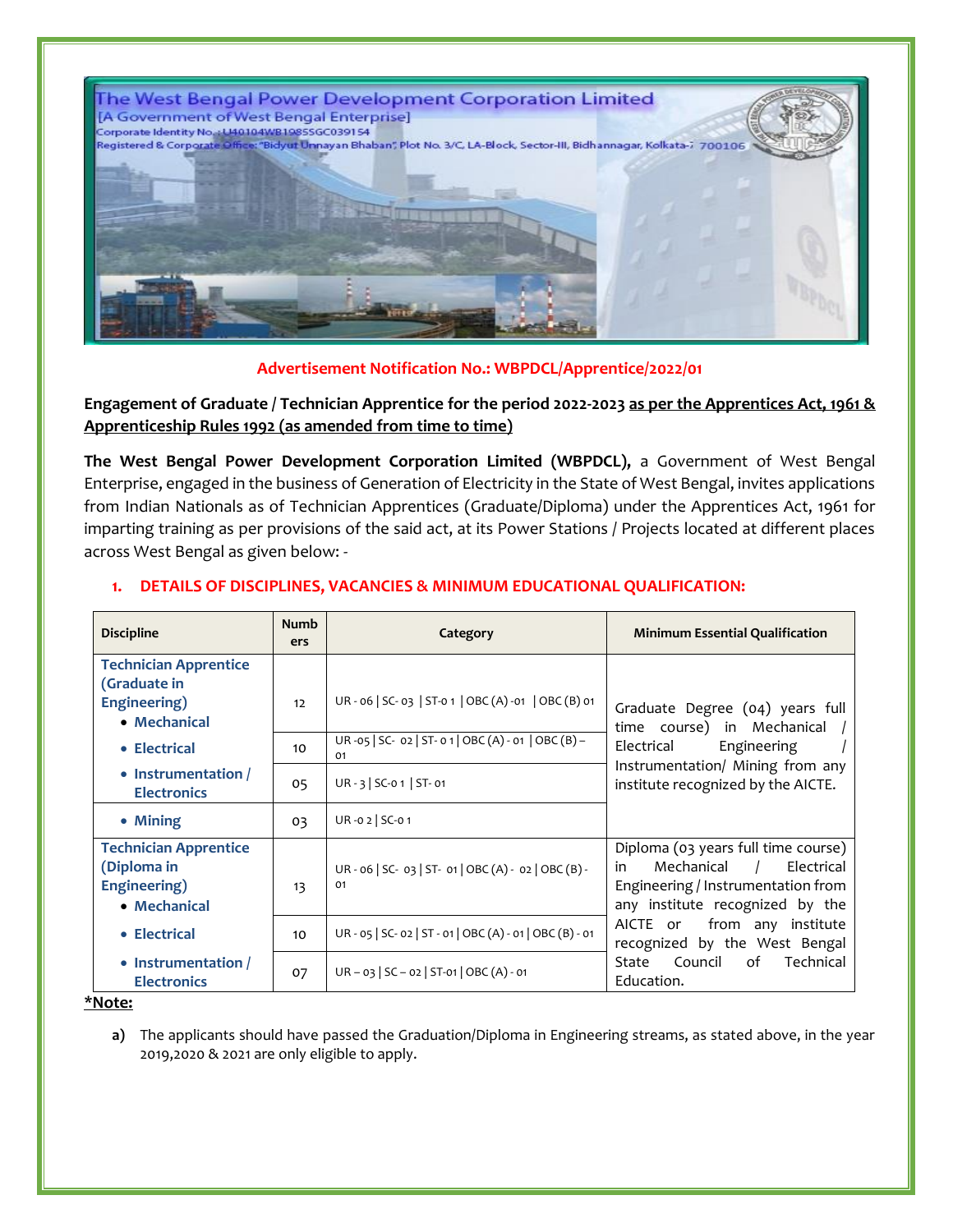- **b)** Candidates shall enroll themselves with the National Apprenticeship Training Scheme (NATS) portal [\(www.mhrdnats.gov.in\)](http://www.mhrdnats.gov.in/) before being considered for selection procedure of candidature of Apprenticeship under WBPDCL.
- **c)** Candidates, who have previously undergone Apprenticeship Training or are presently undergoing Apprenticeship Training or presently in employment or elsewhere are registered for Apprenticeship Training under the Apprenticeship Act, are not eligible to apply.

#### **2. RESERVATION:**

- **2.1** Reservation will be applied as per the provisions of the Apprenticeship Act, 1961 and Apprenticeship Rules 1992 as amended from time to time
- **2.2** Applicants belonging to SC (Schedule Caste) / ST (Scheduled Tribe) / OBC (Other Backward Classes) Non Creamy Layer shall produce their caste certificate in prescribed format issued by the Competent Authority.
- **2.3** SC/ST/OBC(A)/OBC(B) for the purpose of this notification means applicants belonging to the 'Scheduled Caste'/ Scheduled Tribe' / 'Other Backward Classes (A)' / 'Other Backward Classes (B)' category, respectively. Candidates applying from states other than West Bengal shall be treated as General category candidates.
- **3. AGE LIMIT:** Minimum 18 years and maximum 24 years as on **01.06.2022** for Technician Apprentice Diploma in Engineering. However, in case Technician Apprentice – Graduate in Engineering maximum age shall be 25 years as on **01.06.2022**.

Date of birth will be taken as that mentioned in the Birth Certificate, issued by the Competent Authority/ Certificate or Admit Card of class X or equivalent examination. No other proof of date of birth shall be accepted.

- **4. PERIOD OF APPRENTICESHIP TRAINING**: 12 months training commencing from execution of the Contract of Apprenticeship.
- **5. STIPEND**: Monthly stipend will be paid as per the below mentioned prescribed rates governed by the Apprenticeship Act, 1961:

| Sl. No.   Discipline                                                    | <b>Stipend</b> |
|-------------------------------------------------------------------------|----------------|
| Graduate Apprentice (Mechanical / Electrical / Instrumentation/ Mining) | Rs. 9000/-     |
| Diploma Apprentice (Mechanical / Electrical / Instrumentation)          | Rs. 8000/-     |

Lodging facility shall be provided by WBPDCL but fooding shall be borne by the apprentices themselves at subsidized rate at our Plant canteen. Electricity charges incurred by the apprentices have to be paid by themselves. This stipend will be paid directly into the **bank account of the apprentices.**

- **6. LEAVE:** An apprentice shall be entitled to such holidays as are observed in WBPDCL as per its holiday list. Beside this, they will enjoy the following leaves:
	- **a) Casual Leave:** 14 days CL per year may be admissible to an apprentice (starting from the date of joining).
	- **b) Medical Leave:** 10 days ML per year may be granted to an apprentice (starting from the date of joining).
	- **c) Extra-ordinary Leave:** As per Existing rules of the Company.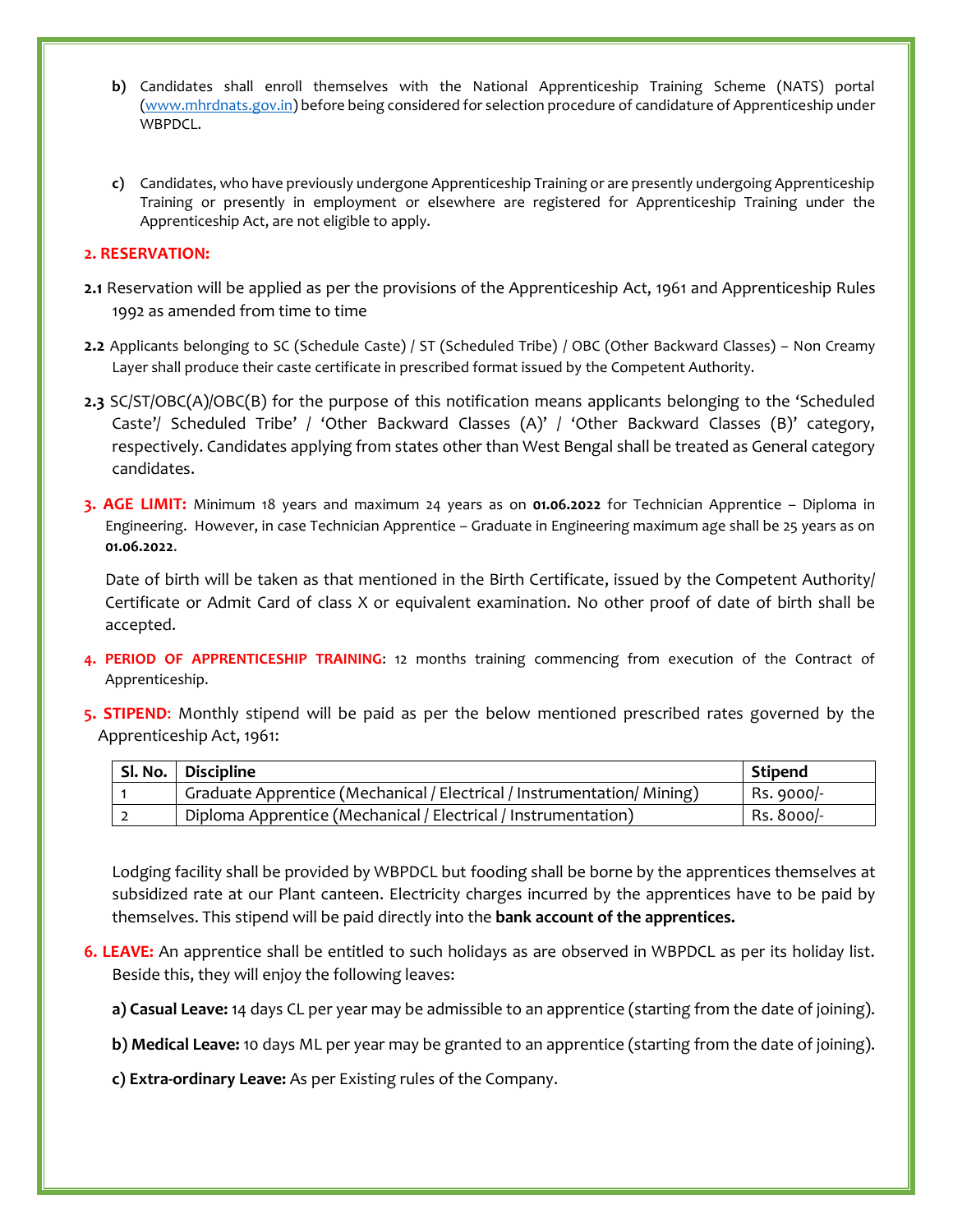## **7. MANDATORY DOCUMENTS REQUIRED:**

- I. Duly signed and filled in application blank / application form.
- II. 02 copies of recent passport size photograph.
- III. Enrolment number after registering themselves on the National Apprenticeship Training Scheme **(NATS) web portal** (www.mhrdnats.gov.in)
- IV. Self-attested copies of:
	- a. Date of Birth (matriculation certificate / mark sheet / admit card or Birth Certificate).
	- b. Qualifying degree / diploma certificates with all semester wise / year wise mark sheets, as applicable.

# **8. HOW TO APPLY:**

Eligible candidates will be required to apply online only (on the internet) through the link 'APPLY ONLINE' link on the WBPDCL portal. No other mode of application shall be accepted.

- 1. Before registering / submitting applications on the website, the candidates should possess a valid:
	- a. Enrolment number obtained after registering themselves with the NATS web portal (www.mhrdnats.gov.in).
	- b. E-mail ID
	- c. Mobile number
	- d. Scanned copy of recent passport size coloured photograph (not more than 500KB size) of the candidate, as applicable and scanned signature (not more than 200KB size) of the candidate, as applicable.
- 2. The application is liable to be rejected if the uploaded photograph / signature is not clear and recognizable. Candidates are advised to upload their most recent photograph and retain sufficient numbers of the same photograph to be used at later stages of the selection process if called for.
- 3. Category [General/SC/ST/OBC(A)/OBC(B)] as submitted at the time of application cannot be changed thereafter and no benefit of other category reservation will subsequently be made admissible at any stage of the selection process. Category as mentioned at the time of submission of application shall remain unaltered during the entire training period.
- 4. Candidates must write their name as it appears in the educational certificate of Secondary or equivalent examination. In case of change of name at a later stage necessary legally accepted documentary proof is to be submitted at the time of interview.
- 5. Candidates shortlisted for interview would be required to furnish documents regarding proof of Date of Birth, Qualification, Category, Application slip etc. at the time of interview, as per intimation to be given to the shortlisted candidates.
- 6. All qualification certificates should be issued by a recognized Board / Institute / University only. Wherever CGPA or letter grade in a qualifying degree is awarded, equivalent percentage of marks should be indicated in the application form as per norms adopted by the University / Institute. Candidates are required to submit a Certificate to this effect from the respective University / Institute at the time of Interview.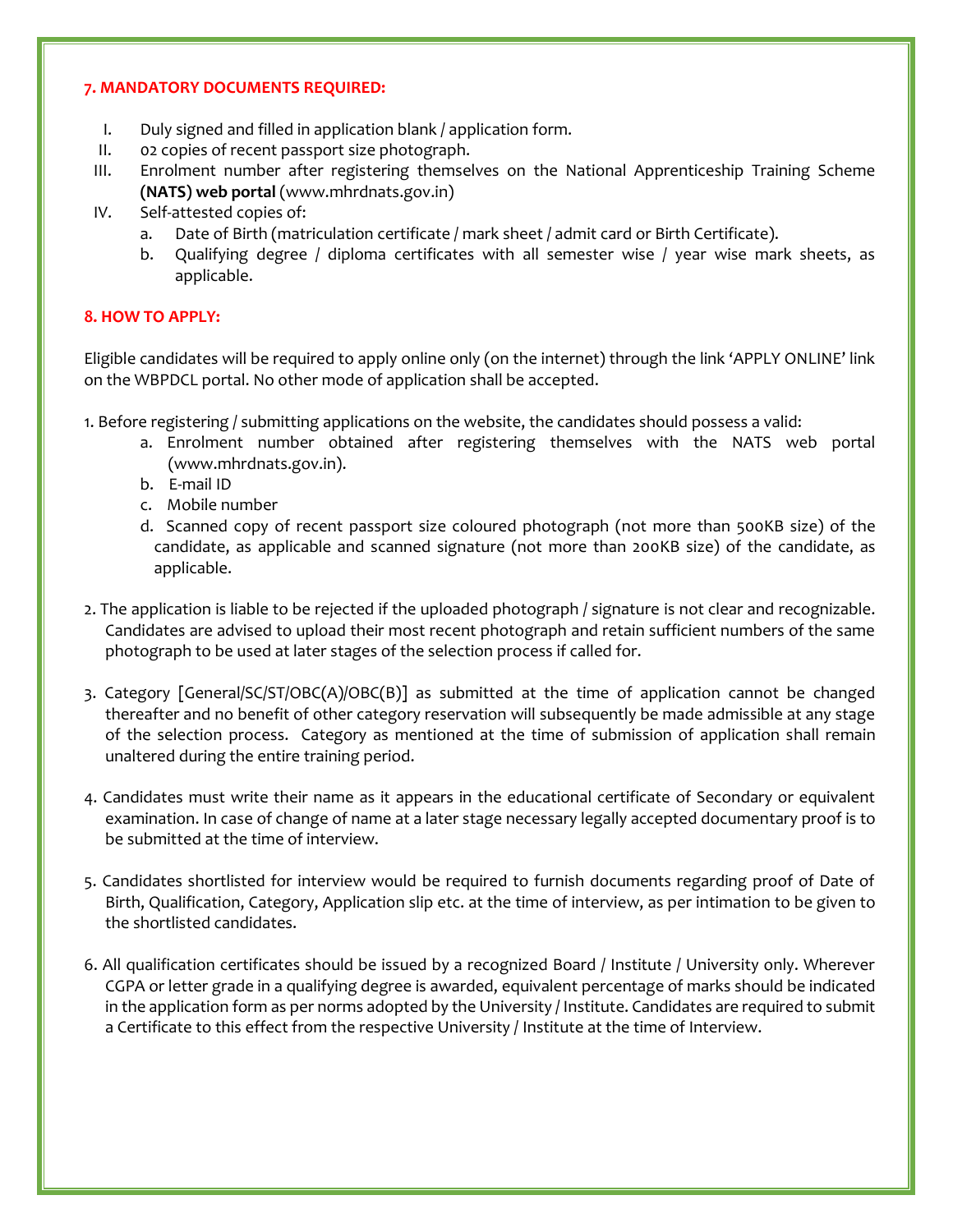- 7. While filling the online application, candidates must carefully follow all necessary steps as referred above. Incomplete application / application not fulfilling any eligibility criteria will be rejected summarily. No further communication will be entertained from any applicants in this regard.
- 8. Candidates can access the online application form at **[www.wbpdcl.co.in.](file:///G:/Downloads/www.wbpdcl.co.in)** Online submission will remain open from **07.06.2022 to 27.06.2022.**
- 9. All correspondence with candidates shall be done either through E-mail / WBPDCL website only. All information regarding Interview, Call letters, etc. shall be provided through E-mail / WBPDCL website only. **No hardcopy mailing of Interview Call letters shall be done by the WBPDCL**. Responsibility of receiving, downloading and printing of Admit Card / Call Letter shall be that of the candidate. The WBPDCL will not be responsible for any loss of e-mail sent due to invalid / wrong E-mail ID provided by the candidate or delivery of e-mails to SPAM / BULK mail folder etc.

# **9. GENERAL INSTRUCTION:**

### **Selection Process:**

- a) Candidates shall be called for Personal Interview (PI) based on percentage of marks achieved in Degree/ Diploma Engineering **@ 1:5 ratio** taking into consideration the respective reservation norms.
- b) The selected candidates will be required to sign **Contracts of Apprenticeship Training** with WBPDCL through online mode for a period of **one year** of training as per provisions of the Apprentices Act, 1961 and rules framed there under.
- c) After completion of such apprenticeship training / stipulated period, the Apprenticeship Contract shall automatically cease. There shall be **No obligation on part of WBPDCL to offer any employment thereafter**.
- d) Before applying the candidate should ensure that he/she fulfills the eligibility criteria and other norms mentioned in the advertisement.
- e) Applicants are required to apply through www.wbpdcl.co.in website. No manual / paper application will be entertained. Candidates are advised to keep in touch through the WBPDCL website for details and updates relating to this employment notification, if any.
- f) SC / ST / OBC(A) / OBC(B) the purpose of this notification means applicants belonging to 'Scheduled Caste' / 'Scheduled Tribe' / 'Other Backward Classes' category candidates respectively. Candidates applying from states other than West Bengal shall be treated as General category candidates.
- g) Date of Birth will be taken as that mentioned in the birth certificate issued by the Competent Authority / Certificate or Admit card of Class X or equivalent examination. No other proof of date of birth shall be accepted.
- h) Having successfully registered oneself at the WBPDCL (www.wbpdcl.co.in) website does not entitle one to be eligible to appear for Personal Interview or any subsequent test(s) at WBPDCL.